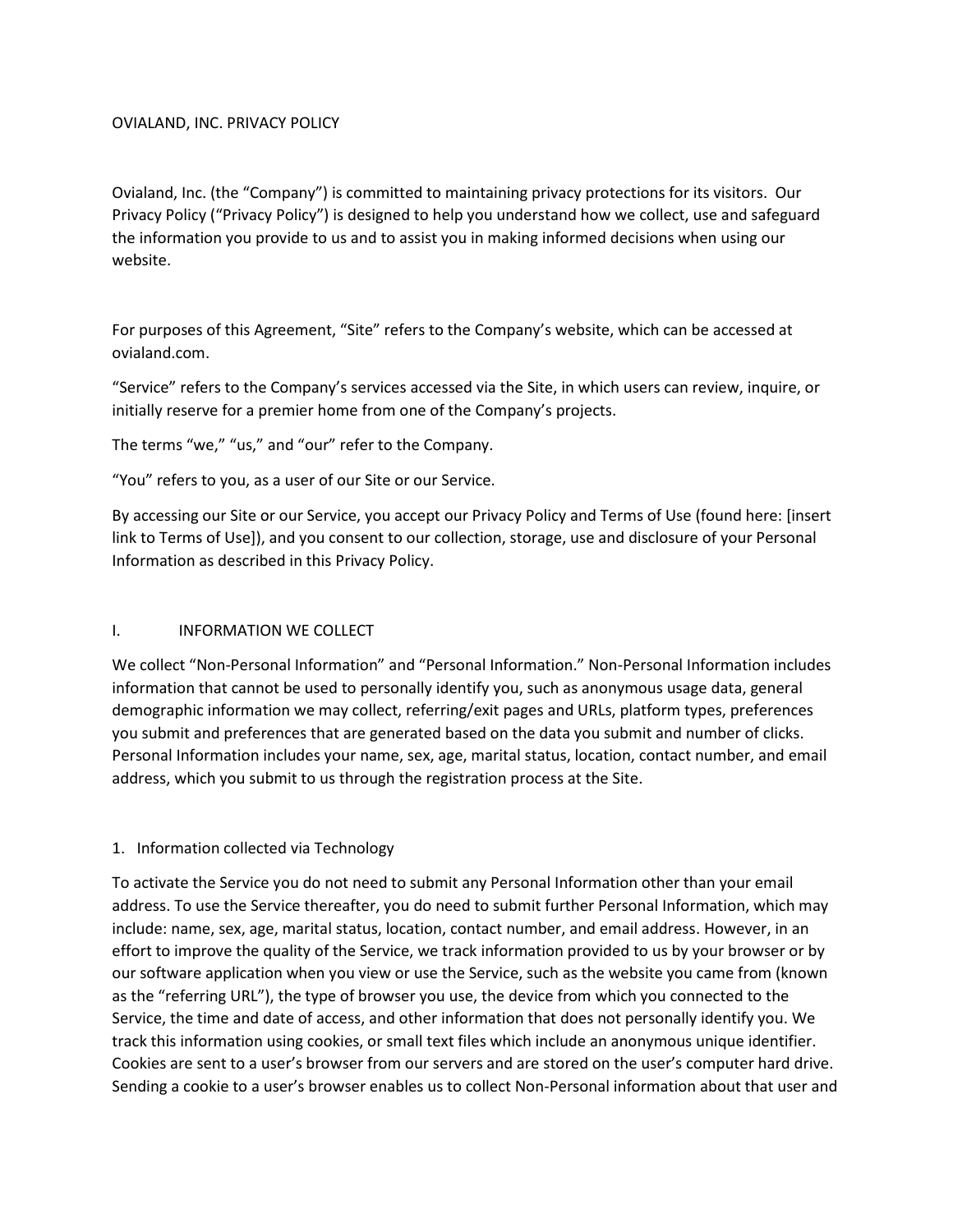keep a record of the user's preferences when utilizing our services, both on an individual and aggregate basis.

The Company may use both persistent and session cookies; persistent cookies remain on your computer after you close your session and until you delete them, while session cookies expire when you close your browser.

## 3. Children's Privacy

The Site and the Service are not directed to anyone under the age of 13. The Site does not knowingly collect or solicit information from anyone under the age of 13, or allow anyone under the age of 13 to use our Service. In the event that we learn that we have gathered personal information from anyone under the age of 13 without the consent of a parent or guardian, we will delete that information as soon as possible. If you believe we have collected such information, please contact us at 0998 998 6842

## II. HOW WE USE AND SHARE INFORMATION

## Personal Information

Except as otherwise stated in this Privacy Policy, we do not sell, trade, rent or otherwise share for marketing purposes your Personal Information with third parties without your consent. We do share Personal Information with vendors who are performing services for the Company, such as the servers for our email communications who are provided access to user's email address for purposes of sending emails from us. Those vendors use your Personal Information only at our direction and in accordance with our Privacy Policy.

In general, the Personal Information you provide to us is used to help us communicate with you. For example, we use Personal Information to contact users in response to questions, solicit feedback from users, provide technical support, and inform users about promotional offers.

We may share Personal Information with outside parties if we have a good-faith belief that access, use, preservation or disclosure of the information is reasonably necessary to meet any applicable legal process or enforceable governmental request; to enforce applicable Terms of Service, including investigation of potential violations; address fraud, security or technical concerns; or to protect against harm to the rights, property, or safety of our users or the public as required or permitted by law.

## Non-Personal Information

In general, we use Non-Personal Information to help us improve the Service and customize the user experience. We also aggregate Non-Personal Information in order to track trends and analyze use patterns on the Site. This Privacy Policy does not limit in any way our use or disclosure of Non-Personal Information and we reserve the right to use and disclose such Non-Personal Information to our partners, advertisers and other third parties at our discretion.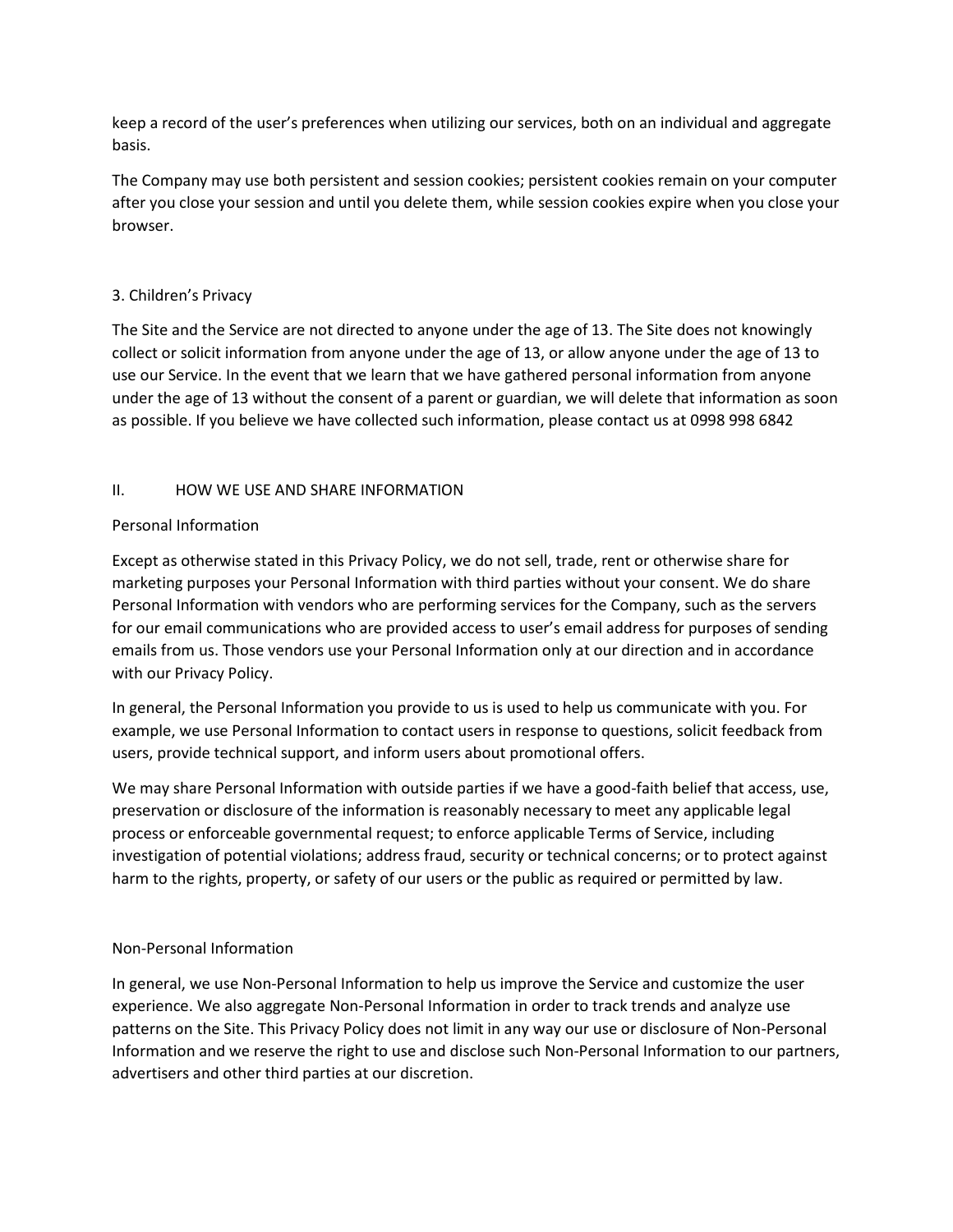In the event we undergo a business transaction such as a merger, acquisition by another company, or sale of all or a portion of our assets, your Personal Information may be among the assets transferred. You acknowledge and consent that such transfers may occur and are permitted by this Privacy Policy, and that any acquirer of our assets may continue to process your Personal Information as set forth in this Privacy Policy. If our information practices change at any time in the future, we will post the policy changes to the Site so that you may opt out of the new information practices. We suggest that you check the Site periodically if you are concerned about how your information is used.

## III. HOW WE PROTECT INFORMATION

We implement security measures designed to protect your information from unauthorized access. We further protect your information from potential security breaches by implementing certain technological security measures including encryption, firewalls and secure socket layer technology. However, these measures do not guarantee that your information will not be accessed, disclosed, altered or destroyed by breach of such firewalls and secure server software. By using our Service, you acknowledge that you understand and agree to assume these risks.

## IV. YOUR RIGHTS REGARDING THE USE OF YOUR PERSONAL INFORMATION

You have the right at any time to prevent us from contacting you for marketing purposes. When we send a promotional communication to a user, the user can opt out of further promotional communications by following the unsubscribe instructions provided in each promotional e-mail. Please note that notwithstanding the promotional preferences you indicate by unsubscribing, we may continue to send you administrative emails including, for example, periodic updates to our Privacy Policy.

# V. LINKS TO OTHER WEBSITES

As part of the Service, we may provide links to or compatibility with other websites or applications. However, we are not responsible for the privacy practices employed by those websites or the information or content they contain. This Privacy Policy applies solely to information collected by us through the Site and the Service. Therefore, this Privacy Policy does not apply to your use of a third party website accessed by selecting a link on our Site or via our Service. To the extent that you access or use the Service through or on another website or application, then the privacy policy of that other website or application will apply to your access or use of that site or application. We encourage our users to read the privacy statements of other websites before proceeding to use them.

# VI. CHANGES TO OUR PRIVACY POLICY

The Company reserves the right to change this policy and our Terms of Service at any time. We will notify you of significant changes to our Privacy Policy by sending a notice to the primary email address specified in your account or by placing a prominent notice on our site. Significant changes will go into